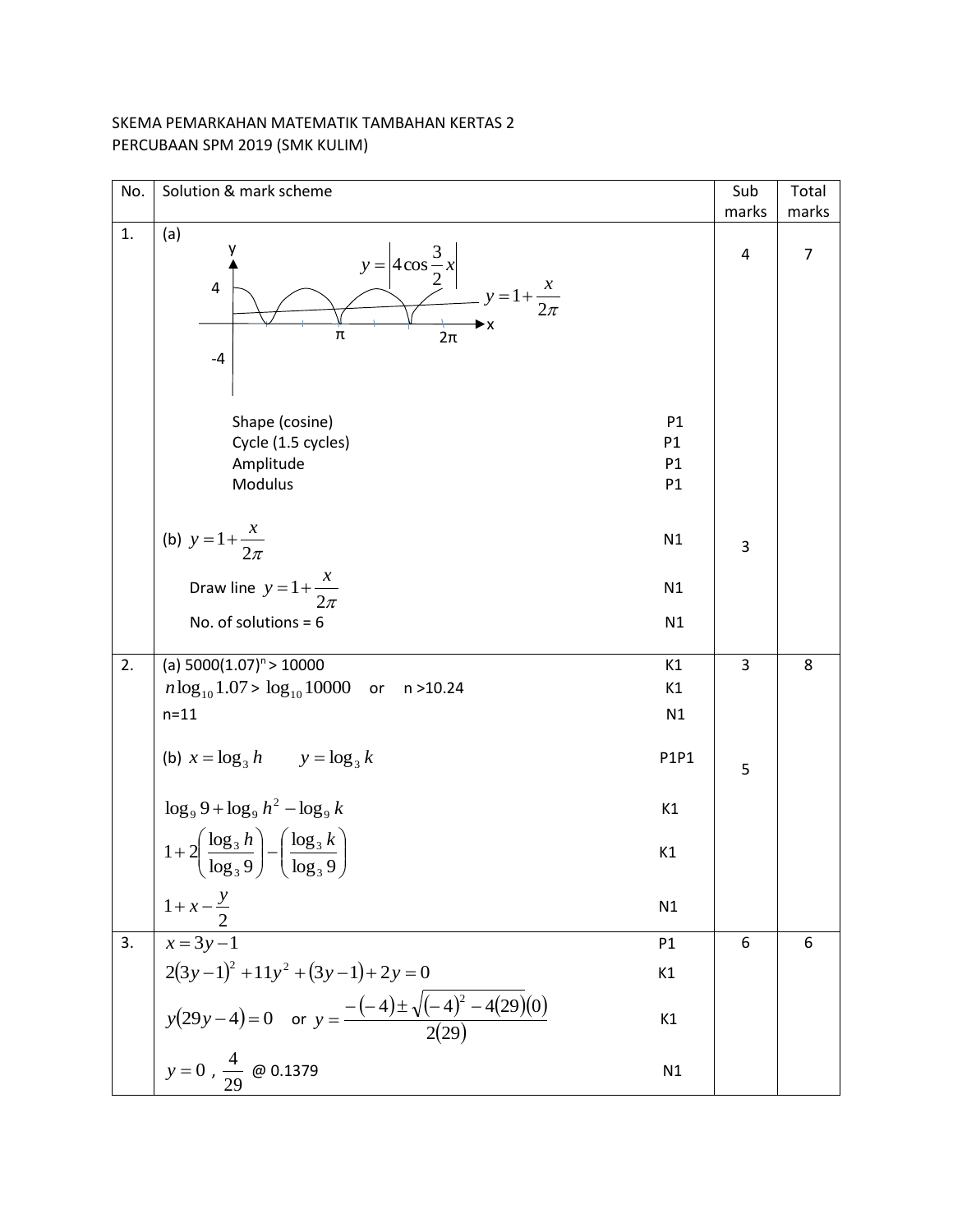|    | $x=-1$ , $\frac{-17}{29}$ @ - 0.5862                                                                                                               | N1             |                |                |
|----|----------------------------------------------------------------------------------------------------------------------------------------------------|----------------|----------------|----------------|
|    | Intersection points (--1,0), $\left(\frac{-17}{29}, \frac{4}{29}\right)$                                                                           | N1             |                |                |
| 4. | (a) L=34.5 or $F=19$ or $c=5$                                                                                                                      | P1             | 3              | $\overline{7}$ |
|    | 37.5 = 34.5 + $\left(\frac{\frac{1}{2}(75+m)-19}{8}\right)$ (5)<br>$m = 11$                                                                        | K1             |                |                |
|    |                                                                                                                                                    | N1             |                |                |
|    | (b) $x= 27, 32, 37, 42, 47, 52$                                                                                                                    | P <sub>1</sub> | 4              |                |
|    | $\overline{x} = \frac{(27 \times 6) + (32 \times 13) + (37 \times 40) + (42 \times 11) + (47 \times 8) + (52 \times 8)}{6 + 13 + 40 + 11 + 8 + 8}$ | K1             |                |                |
|    | $= 38.51$                                                                                                                                          |                |                |                |
|    | $\sigma = \sqrt{\frac{131154}{86} - 38.51^2}$                                                                                                      | K1             |                |                |
|    | $= 6.483$                                                                                                                                          | N1             |                |                |
|    |                                                                                                                                                    |                |                |                |
| 5. | (a) $a = \pi r$ OR $d = 2\pi$                                                                                                                      | P1             | 4              | 6              |
|    | $500\pi = \frac{20}{2} [2(\pi r) + 19(2\pi)]$                                                                                                      | K1             |                |                |
|    | $r = 6$                                                                                                                                            | K1             |                |                |
|    | $6\pi$                                                                                                                                             | N1             |                |                |
|    | (b) $1050\pi = \frac{n}{2} [2(6\pi) + (n-1)(2\pi)]$                                                                                                | K1             | $\overline{2}$ |                |
|    | $n = 30$                                                                                                                                           | N1             |                |                |
| 6. | (a) $h = \frac{1}{2}$                                                                                                                              | P1             | $\mathbf{1}$   | 6              |
|    | (b) Eq QR: $y = \frac{1}{2}x + \frac{9}{2}$ OR Eq PR: $y = \frac{3}{2}x - \frac{1}{2}$                                                             | K1             | 3              |                |
|    | Solve simultaneous eq $\frac{1}{2}x + \frac{9}{2} = \frac{3}{2}x - \frac{1}{2}$                                                                    | K1             |                |                |
|    | R(5,7)                                                                                                                                             | N1             |                |                |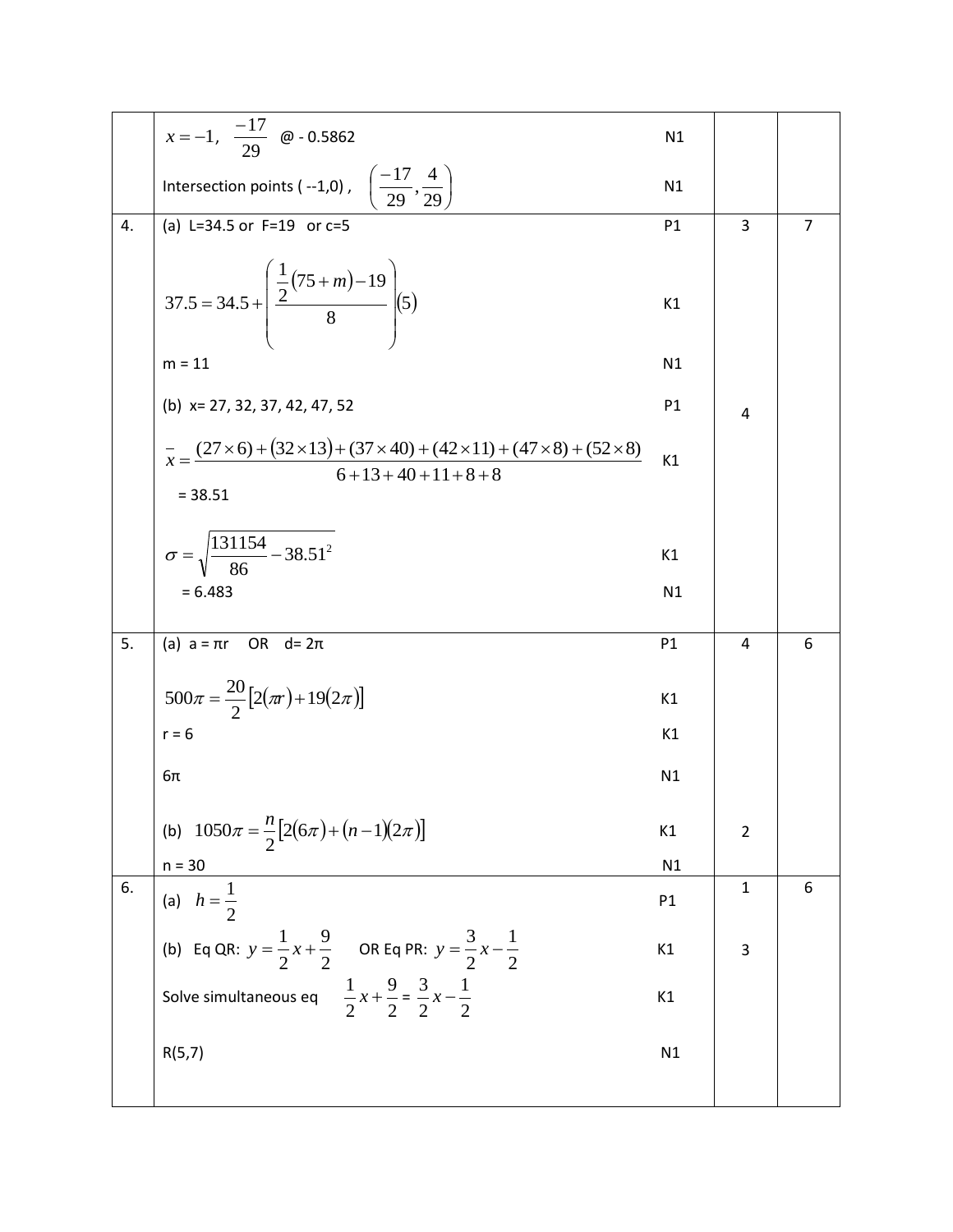|    | (c) $\frac{1}{2} 4-7+5+1-20-7 $                                                                                    | K1 | $\overline{2}$ |    |
|----|--------------------------------------------------------------------------------------------------------------------|----|----------------|----|
|    | $12$ unit <sup>2</sup>                                                                                             | N1 |                |    |
|    |                                                                                                                    |    |                |    |
| 7. | (a)                                                                                                                |    |                |    |
|    | Use $p=0.85$ and $q=0.15$                                                                                          | P1 | 4              | 10 |
|    | ${}^{8}C_{6}(0.85)^{6}(0.15)^{2}$ OR ${}^{8}C_{7}(0.85)^{7}(0.15)^{1}$ OR ${}^{8}C_{8}(0.85)^{8}(0.15)^{0}$        | K1 |                |    |
|    | $P(X \ge 6) = P(X = 6) + P(X = 7) + P(X = 8)$                                                                      | K1 |                |    |
|    | 0.8948                                                                                                             | N1 |                |    |
|    | (b)(i) $P(35 \le X \le 66) = P\left(\frac{35-48}{6} \le Z \le \frac{66-48}{6}\right)$<br>$= P(-2.167 \le Z \le 3)$ | K1 | 6              |    |
|    | $= 0.9835$                                                                                                         | K1 |                |    |
|    | $0.9835 \times 180 = 177$                                                                                          | N1 |                |    |
|    |                                                                                                                    |    |                |    |
|    | (ii) $P(X \le m) = 0.05$                                                                                           | K1 |                |    |
|    | $\frac{m-48}{6} = -1.645$                                                                                          | K1 |                |    |
|    |                                                                                                                    |    |                |    |
|    | $m = 38.13$                                                                                                        | N1 |                |    |
| 8. | (a) $\sin x = \frac{4}{14}$                                                                                        |    |                |    |
|    |                                                                                                                    |    | 2              | 10 |
|    | $x = 16.60^{\circ}$                                                                                                | K1 |                |    |
|    | $heta = (90^\circ + 16.60^\circ) \times \frac{3.142}{100}$                                                         |    |                |    |
|    | $= 1.861$ rad                                                                                                      | N1 |                |    |
|    | (b) $AB = 13.42$                                                                                                   | P1 |                |    |
|    | $5(1.861)$ OR $9(1.281)$                                                                                           | К1 | 4              |    |
|    | $13.42 + 9.305 + 11.53$                                                                                            | K1 |                |    |
|    | $= 34.25 \text{ } \textcircled{a} 34.26$                                                                           | N1 |                |    |
|    |                                                                                                                    |    |                |    |
|    | (c) $\frac{1}{2}(5+9)(13.42)$                                                                                      | K1 |                |    |
|    |                                                                                                                    |    | 4              |    |
|    | $= 93.94$                                                                                                          |    |                |    |
|    | $\frac{1}{2}(5)^2(1.861)$ OR $\frac{1}{2}(9)^2(73.40 \times \frac{3.142}{180})$                                    | K1 |                |    |
|    | $\frac{1}{2}(5+9)(13.42) - \frac{1}{2}(5)^2(1.861) - \frac{1}{2}(9)^2(73.40 \times \frac{3.142}{180})$             | K1 |                |    |
|    | 18.79 @ 18.80                                                                                                      | N1 |                |    |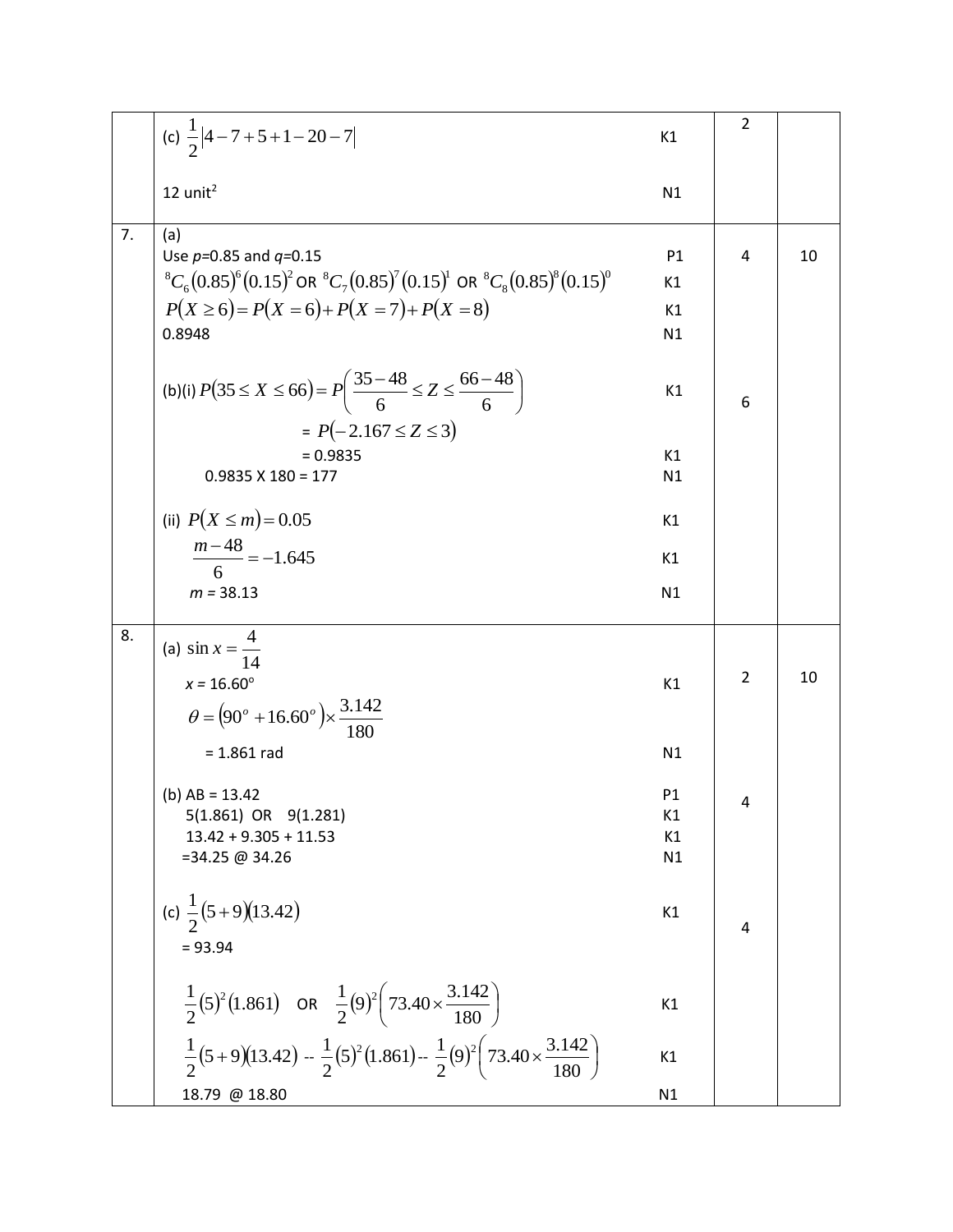| 9.  | Rujuk lampiran                                                                    |    |                | 10 |
|-----|-----------------------------------------------------------------------------------|----|----------------|----|
| 10. | (a) (i) $\frac{\rightarrow}{QR}$ = 4b                                             | N1 | 3              | 10 |
|     | $8a + 4b$                                                                         | N1 |                |    |
|     | (ii) $8a - 10b$                                                                   | N1 |                |    |
|     | (b)(i) $PT = 8m\frac{1}{2} + 4m\frac{1}{2}$                                       | N1 |                |    |
|     | (ii) PT = $10b + n(8a - 10b)$                                                     | N1 | 3              |    |
|     | PT= $8na + (10 - 10n)b$                                                           | N1 |                |    |
|     | (c) $8m = 8n$ or $4m = 10 - 10n$                                                  | K1 |                |    |
|     | Solve to find m and n                                                             | K1 | $\overline{4}$ |    |
|     |                                                                                   |    |                |    |
|     | $m = \frac{5}{7}$                                                                 | N1 |                |    |
|     | $n = \frac{5}{5}$                                                                 | N1 |                |    |
|     |                                                                                   |    |                |    |
| 11. | (a) (i) $2 = -1(2) + c$ or $y - 2 = -1(x - 2)$                                    | K1 | $\overline{4}$ | 10 |
|     | $y = -x + 4$                                                                      | N1 |                |    |
|     | (ii) $y = \frac{x^2}{4} + c$<br>$y = \frac{x^2}{4} + 1$                           | K1 |                |    |
|     |                                                                                   | N1 |                |    |
|     |                                                                                   |    |                |    |
|     | (b) $\left[\frac{x^3}{12} + x\right]_0^2$ OR $\frac{1}{2} \times 2 \times 2$ or 2 | K1 | 3              |    |
|     | $\frac{8}{3}+2$                                                                   | K1 |                |    |
|     | $\frac{14}{3}$                                                                    | N1 |                |    |
|     |                                                                                   |    |                |    |
|     |                                                                                   |    |                |    |
|     | (c) $\pi \left[\frac{4y^2}{2} - 4y\right]_1^2$                                    | K1 | 3              |    |
|     | $\pi\left[\left[2(2)^2-4(2)\right]-\left[2(1)^2-4(1)\right]\right]$               | K1 |                |    |
|     | $2\pi$                                                                            | N1 |                |    |
| 12. | (a) $x = \frac{8.25}{7.50} \times 100$                                            | K1 |                |    |
|     |                                                                                   |    | 4              | 10 |
|     | $x = 110$                                                                         | N1 |                |    |
|     | $\frac{130(5) + 120(2) + 110(y) + 105(3) + 125(4)}{118.25} = 118.25$              | K1 |                |    |
|     | $14 + y$                                                                          |    |                |    |
|     | $y = 6$                                                                           | N1 |                |    |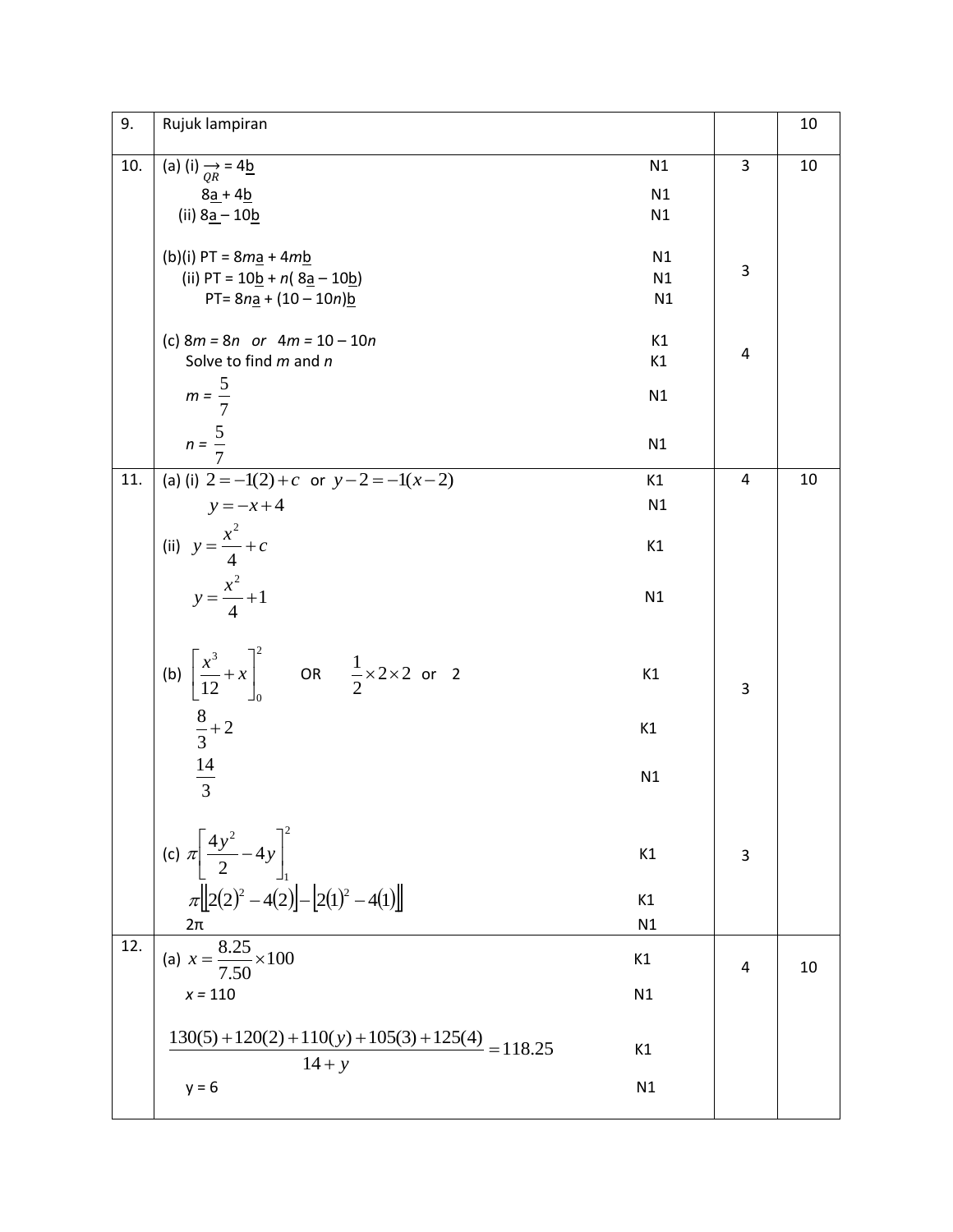|     | (b) $\frac{16}{100} \times 105$<br>K1<br>RM16.80<br>N1                                                                                 | $\overline{2}$                   |    |
|-----|----------------------------------------------------------------------------------------------------------------------------------------|----------------------------------|----|
|     | (c) $\frac{540}{100} \times 118.25$<br>K1<br>RM638.25<br>N1<br>$\frac{125 \times 115}{100}$<br>(d)<br>or 143.75<br>K1<br>RM37.38<br>N1 | $\overline{2}$<br>$\overline{2}$ |    |
| 13. | (a) $\frac{1}{2}$ (6)(10)sin $\angle ACB = 22$<br>K1<br>$\angle ACB = 47.17$<br>$\angle ACB = 132.83^\circ$<br>N1                      | $\overline{2}$                   | 10 |
|     | (b) $(BA)^2 = 6^2 + 10^2 - 2(6)(10)\cos*132.83^\circ$<br>K1<br>$= 14.75$<br>N1                                                         | $\overline{2}$                   |    |
|     | $\frac{\sin \angle BCD}{8} = \frac{\sin 40}{6}$<br>(c)<br>$\angle BCD = 58.99^\circ$<br>K1<br>$\angle BCD = 121.01^{\circ} (obtuse)$   | 4                                |    |
|     | $\angle DBC = 180 - 121.01 - 40 = 18.99$<br>K1                                                                                         |                                  |    |
|     | $\sin \angle CBA$ $\sin 132.83$<br>K1<br>10<br>$*14.75$<br>$\angle$ CBA = 29.82 <sup>o</sup>                                           |                                  |    |
|     | $\angle DBA = 18.99^{\circ} + 29.82^{\circ}$<br>N1<br>$= 48.81^{\circ}$                                                                |                                  |    |
|     | (d) Area = $\frac{1}{2}$ (8)(14.75) sin 48.81 <sup>o</sup><br>K1<br>$= 44.40$ cm <sup>2</sup><br>N1                                    | $\overline{2}$                   |    |
| 14. | Rujuk Lampiran                                                                                                                         |                                  | 10 |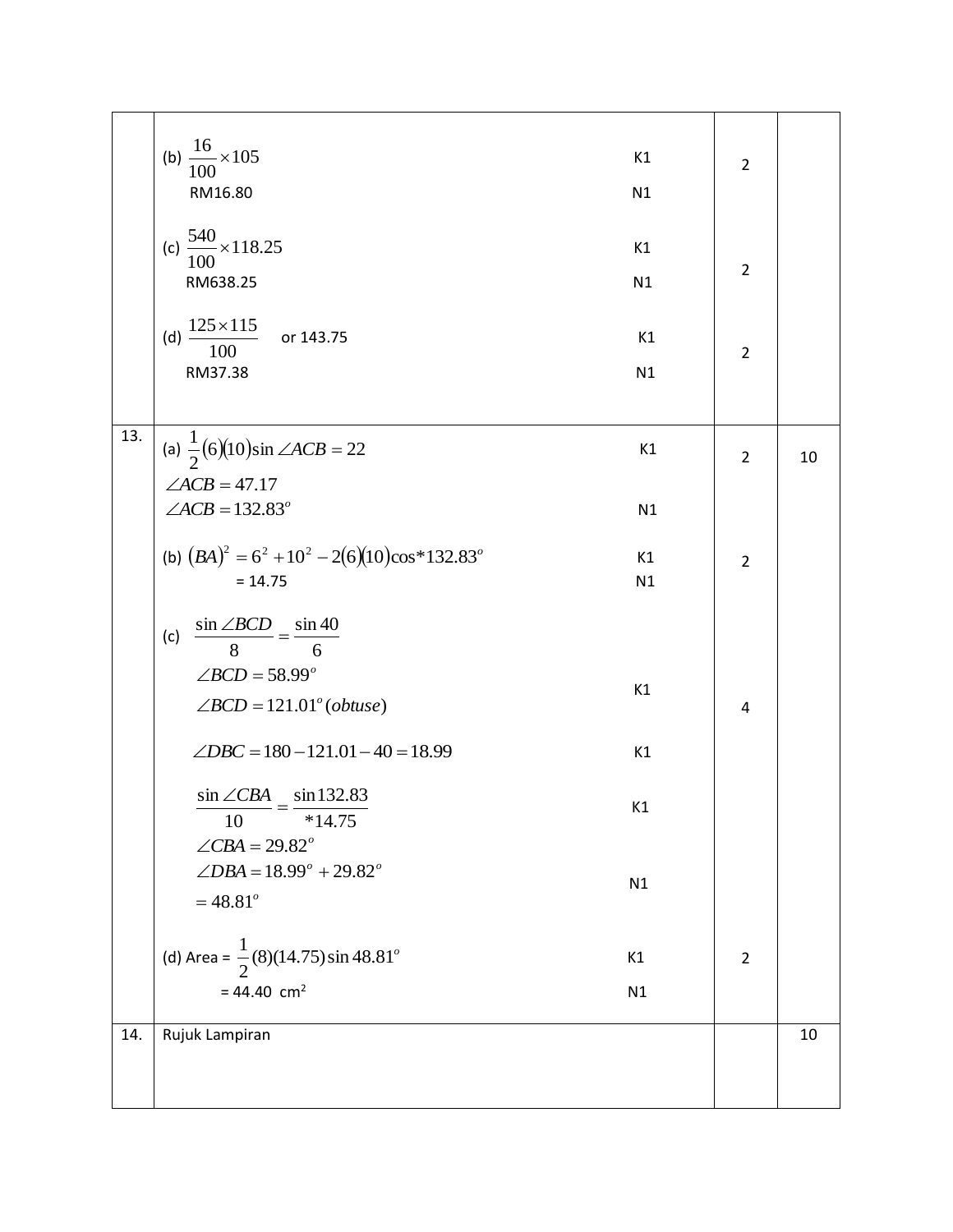| 15. | (a) $t = 3$                                                                        | P1 | 3              | 10 |
|-----|------------------------------------------------------------------------------------|----|----------------|----|
|     | $v = 6t - t^2 + c$<br>$v = 6t - t^2 - 8$                                           | K1 |                |    |
|     | $V$ max = 1                                                                        | N1 |                |    |
|     | (b) $6t - t^2 - 8 = 0$                                                             | K1 | $\overline{3}$ |    |
|     | $(t-2)(t-4) = 0$                                                                   | K1 |                |    |
|     | $t = 2, t = 4$                                                                     | N1 |                |    |
|     | (c) $s = 3t - \frac{t^3}{3} - 8t + c$                                              | K1 | 4              |    |
|     | $s_2 = 3(2)^2 - \frac{(2)^3}{3} - 8(2)$ OR $s_3 = 3(3)^2 - \frac{(3)^3}{3} - 8(3)$ | K1 |                |    |
|     | $ s_2 + s_2-s_3 $                                                                  | K1 |                |    |
|     | $\frac{22}{3}$                                                                     | N1 |                |    |
|     |                                                                                    |    |                |    |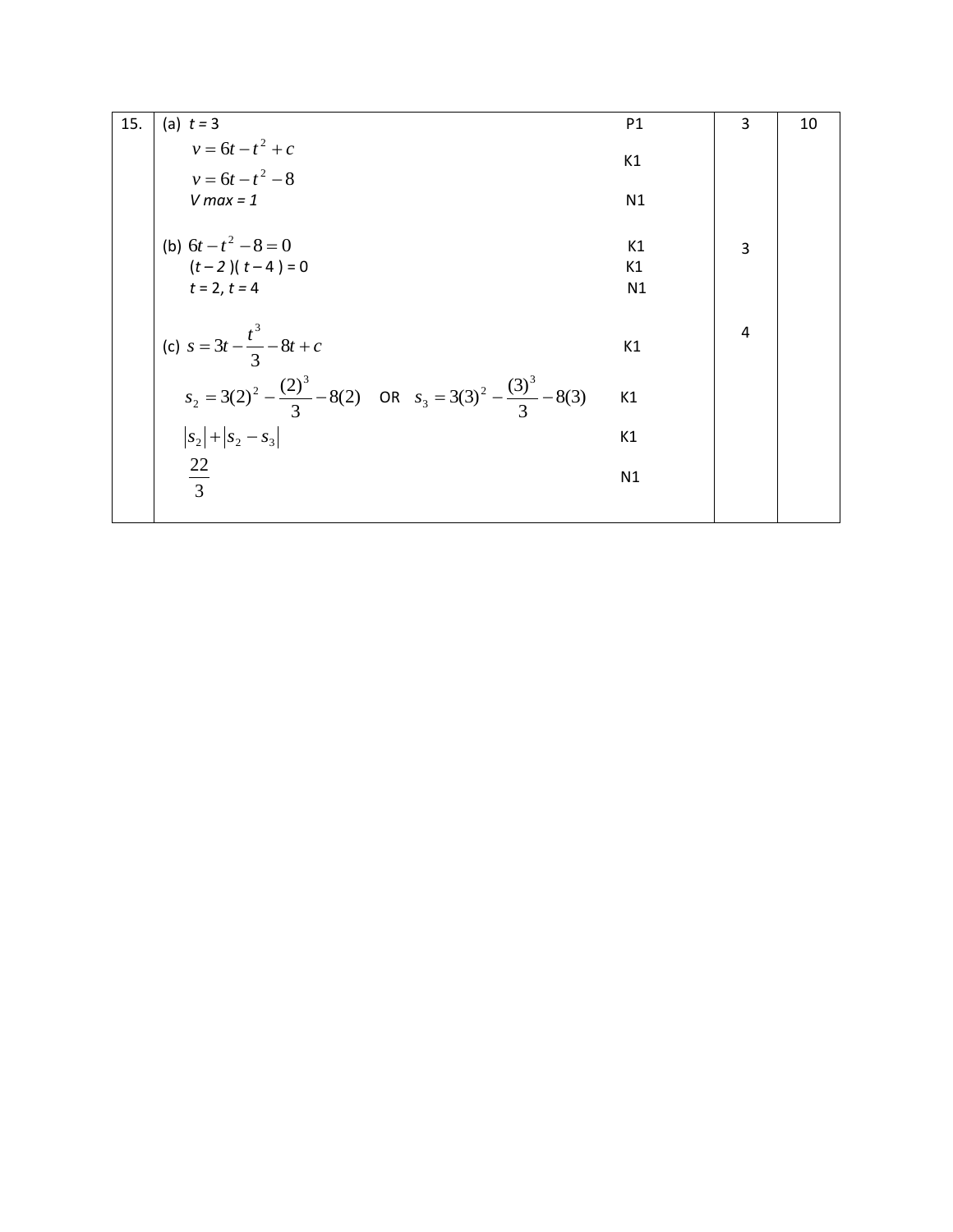